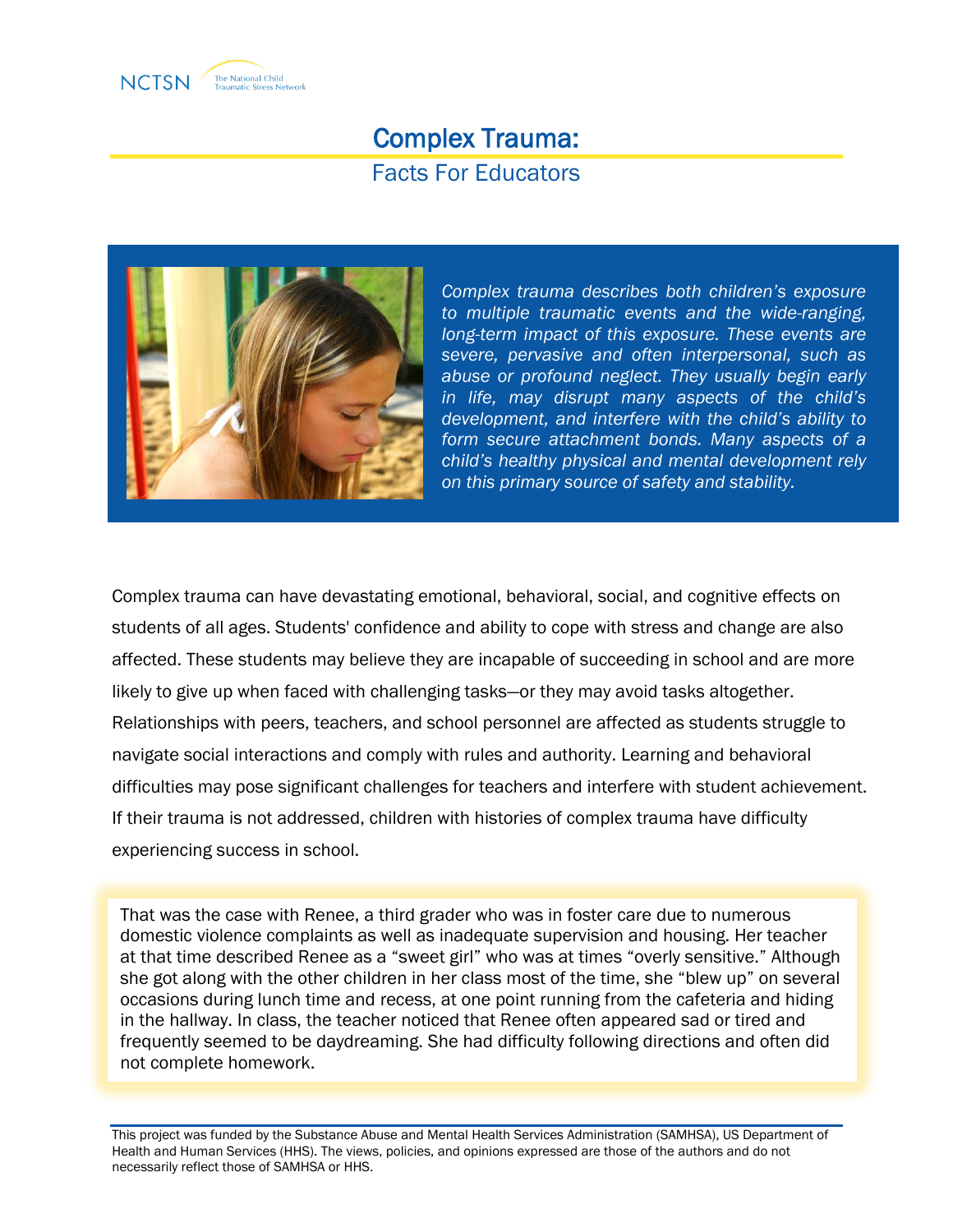By the time she entered middle school, Renee's problems had intensified. She and her siblings had been returned to their mother's care, but she was unresponsive to the efforts of her 6th grade teacher to reach out to her. Renee confided in a staff member at an afterschool program that she was being sexually abused by her stepfather. This disclosure prompted a new Child Protective Services (CPS) investigation and temporary placement with relatives. As a result, Renee missed a significant number of school days, and fell further behind academically. Teachers noticed that Renee had few female friends and seemed to behave in a sexually inappropriate manner with male classmates.

Renee's case illustrates some of the common ways complex trauma affects learning. An unstable upbringing, coupled with unsafe social interactions, has resulted in anticipated rejection, abandonment, and hostility from others. Children who have experienced complex trauma are often guarded and on "high alert," making it difficult to interpret and respond to social cues or focus in class. An unreliable support system and chronic physical complaints (headaches, stomachaches) can also interfere with concentration and lead to inconsistent academic performance and a higher rate of absences. Overall, children who experience complex trauma are three times more likely to drop out of school than their peers. They also may have:

- Greater likelihood of performing below grade level, and lower GPAs
- Higher rates of office referrals, suspensions, and expulsions
- **Decreased reading ability**
- **Language and verbal processing deficits**
- Delays in expressive and receptive language
- **Greater tendency to be misclassified with developmental delays or referred for special** education services
- **Decreased ability to:** 
	- o Focus and concentrate
	- o Recall and remember
	- o Organize and process information
	- o Plan and problem-solve

By the time she got to 10th grade, Renee was frequently truant from school and at risk for dropping out altogether. Renee was now living in a group home, after multiple placements in foster care were unsuccessful as a result of her unmanageable behavior. Renee reported numerous physical complaints as well as recurring nightmares that made it difficult for her to sleep. She and another girl had been caught cutting themselves in a school bathroom. A teacher who had shown interest in Renee described her as "lost," without a sense of hope or plans for her future.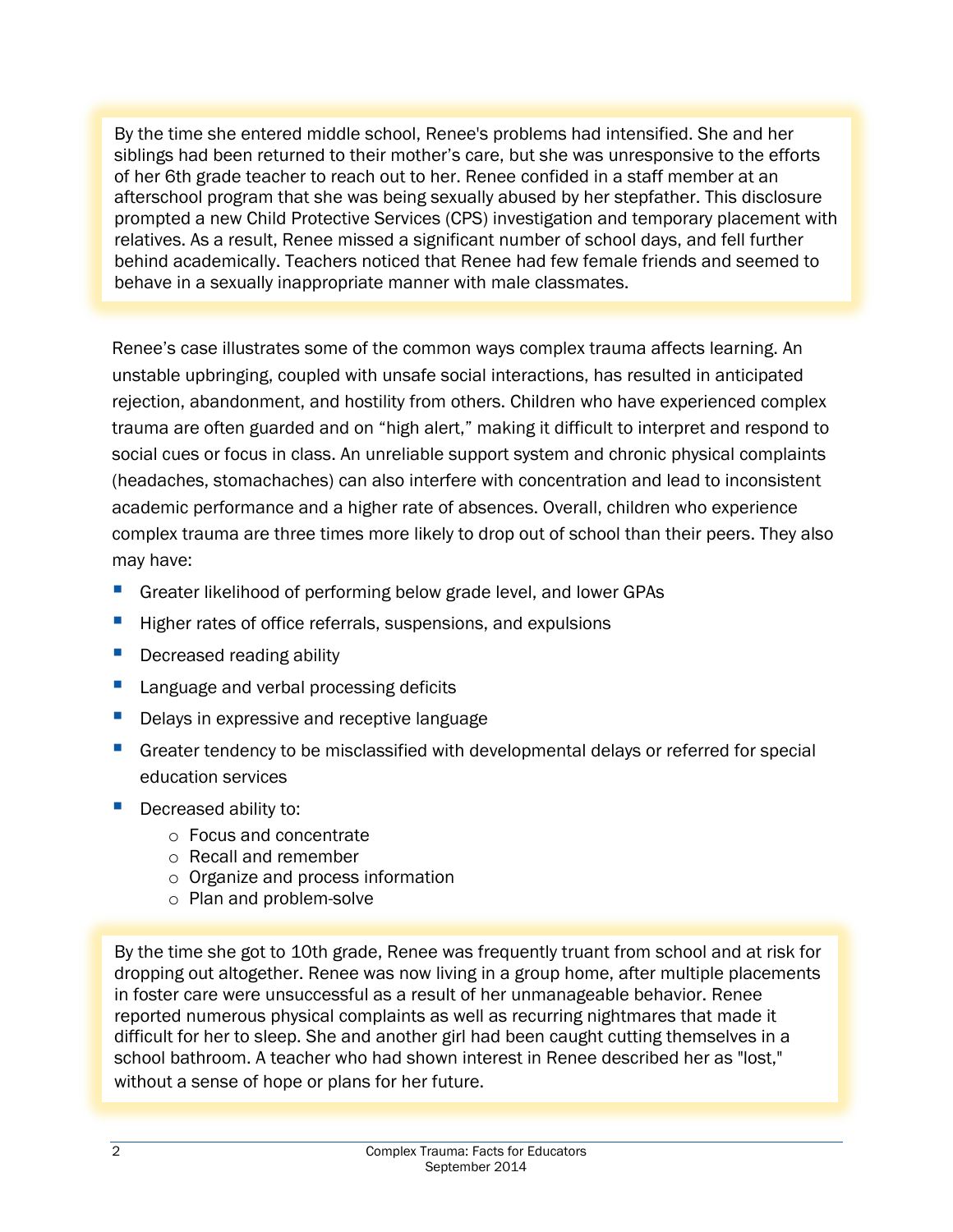### CHALLENGING BEHAVIORS AND REACTIONS

When danger is experienced, whether real or perceived, an alarm in the brain goes off and the "fight/flight/freeze" response is activated. Children with complex trauma have overactive alarm systems. They may display intense reactions and have difficulty calming down. Complex trauma causes the brain to interpret minor events as threatening, so these students may not be able to realistically appraise danger or safety. They may also misinterpret social cues, so that friendly joking seems hostile or threatening. These students often exhibit challenging behaviors and reactions. They may be:

- Non-compliant or oppositional
- **Anxious, worried, tense**
- **Angry, agitated, or irritable**
- **Withdrawn or depressed**
- Sleepy and tired in class (due to difficulty sleeping, bad dreams, or nightmares)
- **Uncomfortable with transitions and routine changes**
- **ULT Jumpy or easily startled by sudden sounds or movements, such as bells, sirens, doors** slamming, changes in lighting, or unanticipated physical contact
- Self-destructive or self-injurious
- **Anticipating rejection and abandonment**

#### Trauma Reminders

Trauma reminders make a student think about or "relive" a traumatic event from the past. Trauma reminders can be places, sounds, smells, tastes, colors, textures, words, feelings, and even other people. Students who have experienced complex trauma can be triggered by trauma reminders many times a day, often without being aware of it. Being in a state of "high alert" impedes their ability to learn. Teachers and school personnel can help students by recognizing and anticipating trauma reminders and responding in a trauma-sensitive manner. Some examples that can occur frequently in the school setting include:

- Sounds or loud noises
- $\blacksquare$  Time of year, or time of day
- Crowds
- Being touched
- **Particular smells**
- **P** Yelling or arguing
- Thoughts, beliefs, or feelings (such as perceived blame, rejection, or hostility) can also be reminders of past traumatic events. For example, "my teacher hates me," or "I'm always the one who gets in trouble."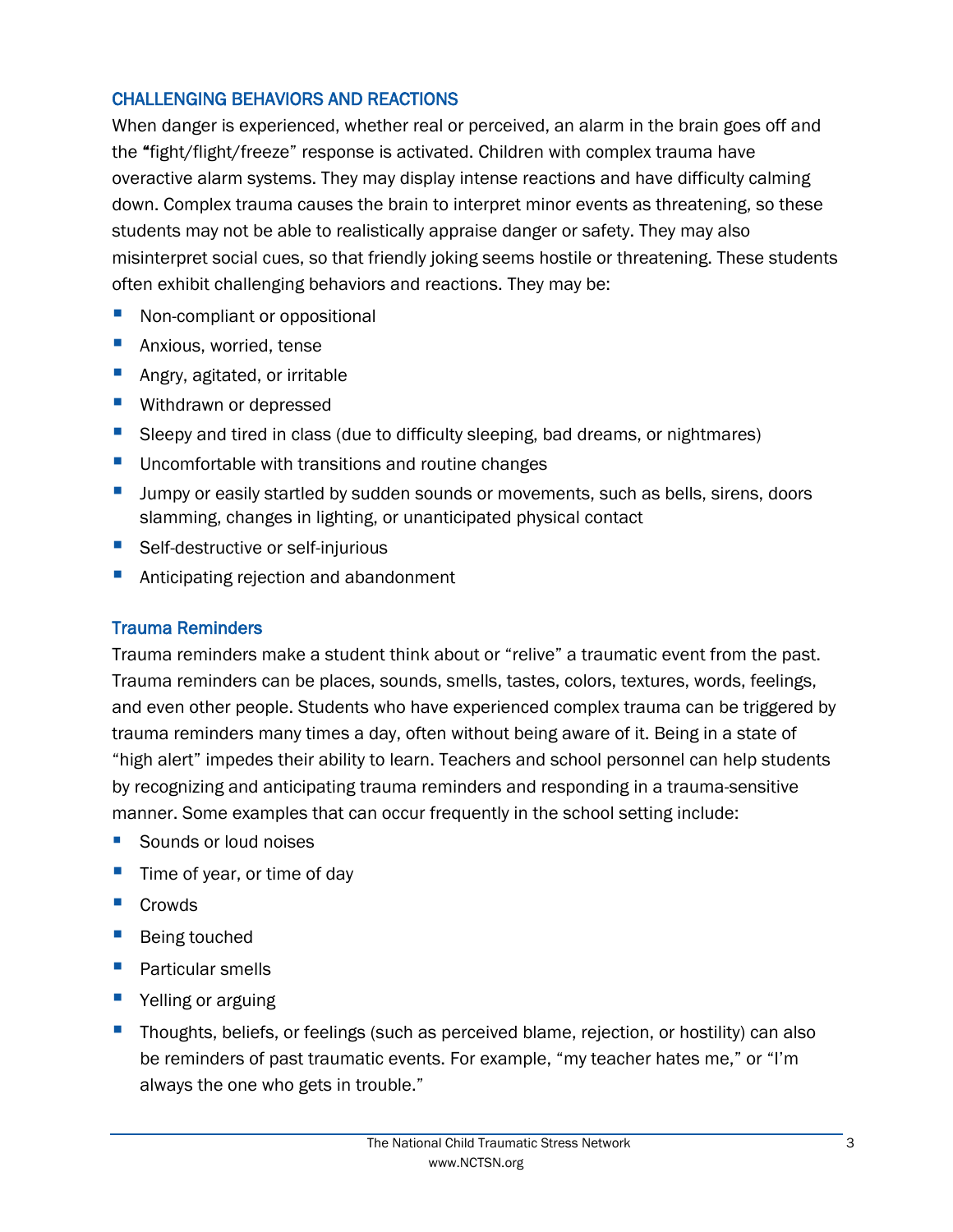#### RECOMMENDATIONS FOR EDUCATORS

Teachers often deal with a wide range of student abilities and behaviors in their classrooms and often are already employing positive strategies with those students. However, students with complex trauma may feel especially threatened, vulnerable or rejected. They can benefit greatly from relationships with supportive adults at school, including teachers, support staff, and administrative staff, and it is crucial that all students have at least one "go-to person" at school. The following observations can be helpful as you consider ways to engage these children.

### *What can you do to support a student with complex trauma?*

- Understand what trauma looks like in the classroom and respond through compassion, not discipline. Be trauma-informed when assessing children's behaviors. Is the behavior you are seeing as problematic, disruptive, or non-compliant actually caused by the child feeling threatened, attacked, or reminded of a traumatic experience?
- **When appropriate, talk to parents and other professionals working with the child.** Work together to identify coping and calming strategies that could help a child enjoy and succeed in school.
- Contribute to efforts to make school systems more trauma-informed, shifting disciplinary practices from punitive to restorative/transformative. Help staff at all levels understand that "problematic behaviors" serve a function for the student. Such behaviors often have proved adaptive in traumatic environments, and as such, should be recognized as efforts to cope with difficult circumstances. For example, aggressive or threatening body language decreases the likelihood of being picked on or bullied. However these "coping mechanisms" can become problematic once the student is in a safe environment in which the behavior is no longer needed.

Provide consistency and stability in your interactions with students. Children with extensive

trauma histories often have difficulty discriminating between safe and unsafe environments and consequently behave in ways that are not adaptive outside of the traumatic environment. Teachers, administrators, and school personnel can greatly foster a sense of safety and predictability by remaining consistent in how they work with these children.

- Avoid labeling children negatively. Instead, help children identify triggers resulting in stress reactions, and support their use of coping skills. Children with complex trauma may perceive themselves as "bad," "crazy," or having something "wrong" with them. Assist them in understanding their reactions in the context of their history and their interpretation of the current event that is triggering the reaction.
- Be concrete in offering suggestions for managing emotions. These children often lack the capacity for self-regulation. They can't just "calm down." They may require assistance with *how* to calm down.

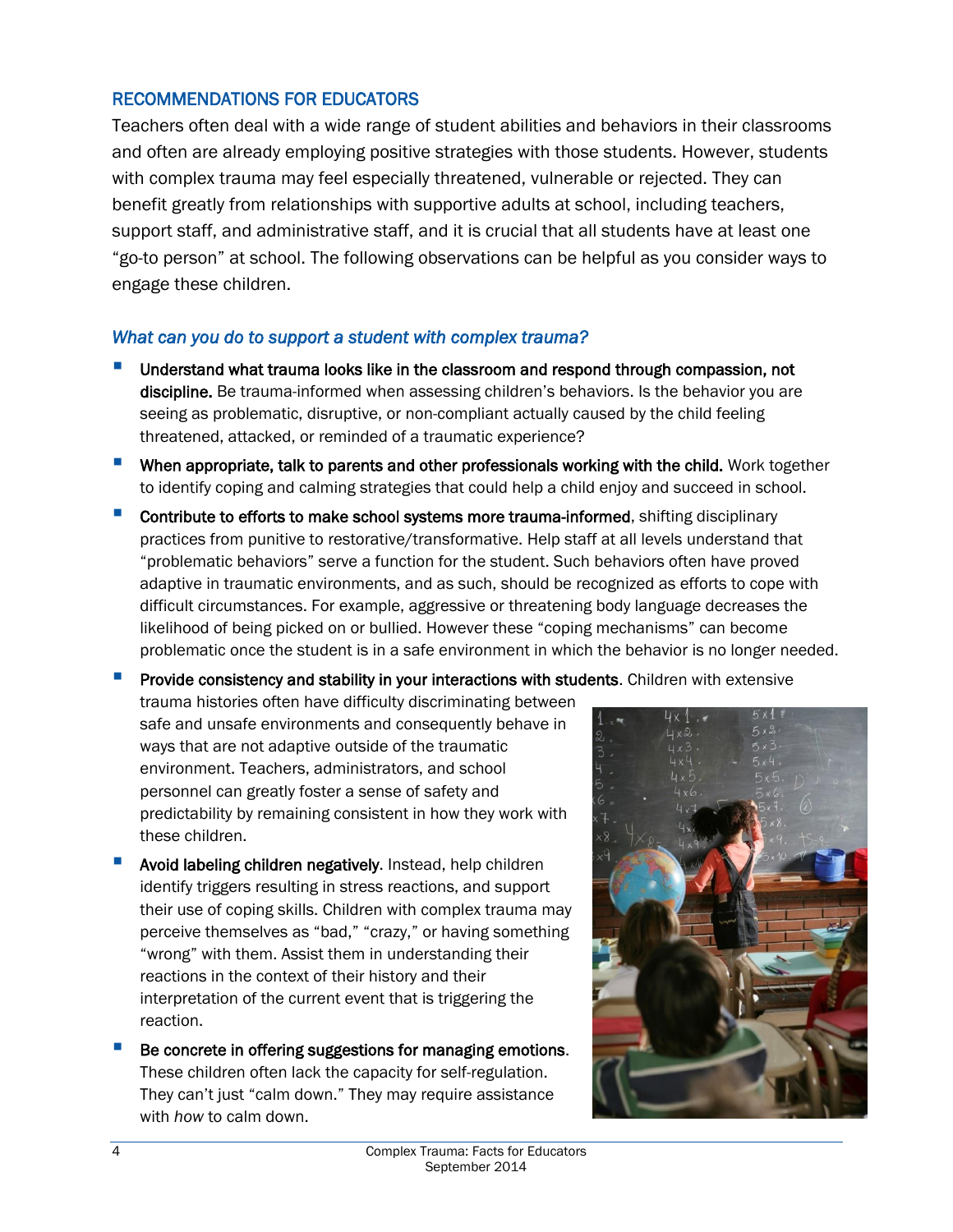- Modify assignments, tests, and homework for children. Providing more time for work, arranging one-on-one instruction and support, and reducing the demand for verbal processing, attention, memory, and other identified skill deficits will aid a child in experiencing success.
- **Create classroom activities that support a sense of community and safety.** Foster pro-social activities that allow children with complex trauma opportunities to contribute.
- Provide educational activities that are interactive, and provide opportunities to connect with peers and adults, so that there is a balance between individual assignments or handouts and cooperative activities.



## *Take care of yourself*

Remember, as an educator, you are on the frontline. You may spend many hours each day working with children and adolescents exposed to complex trauma. You are in a unique position to help. But you are also vulnerable to the stress and challenges of working with children who suffer the psychological and physical wounds of complex trauma. Here are some ways to ensure your own well-being and sustain your ability to help your students.

- Share your experience with those who know you firsthand: other teachers. It is impossible to keep your human experiences separate from your work experiences. As a caring educator, you bring yourself fully to your work and bring your work-self home. It is important to have strategies that enable you to transition from work to home. One technique is to build communities of support for yourself at school, and connect with those who will understand. Do this regularly, and have your own "go-to person."
- **Advocate for yourself with your loved one regarding the personal impact of working in** traumatized communities. You are truly working on the front lines five days a week.
- If possible, spend time with youth who are not traumatized—this will provide you an opportunity to remember that not all kids are traumatized.
- Remember what brought you to education, and renew those initial motivations. What is your personal mission statement?
- Go to a quiet space and honestly assess what part trauma may have played in your personal history. It is important to be aware of what gets "triggered" in us and how our trauma histories are heightened by the students with whom we work.
- Increase self-care. When working in chronically traumatized communities you need to accept the benefits of self-care. Give yourself permission to have fun, exercise, have quiet time, eat well, and laugh.